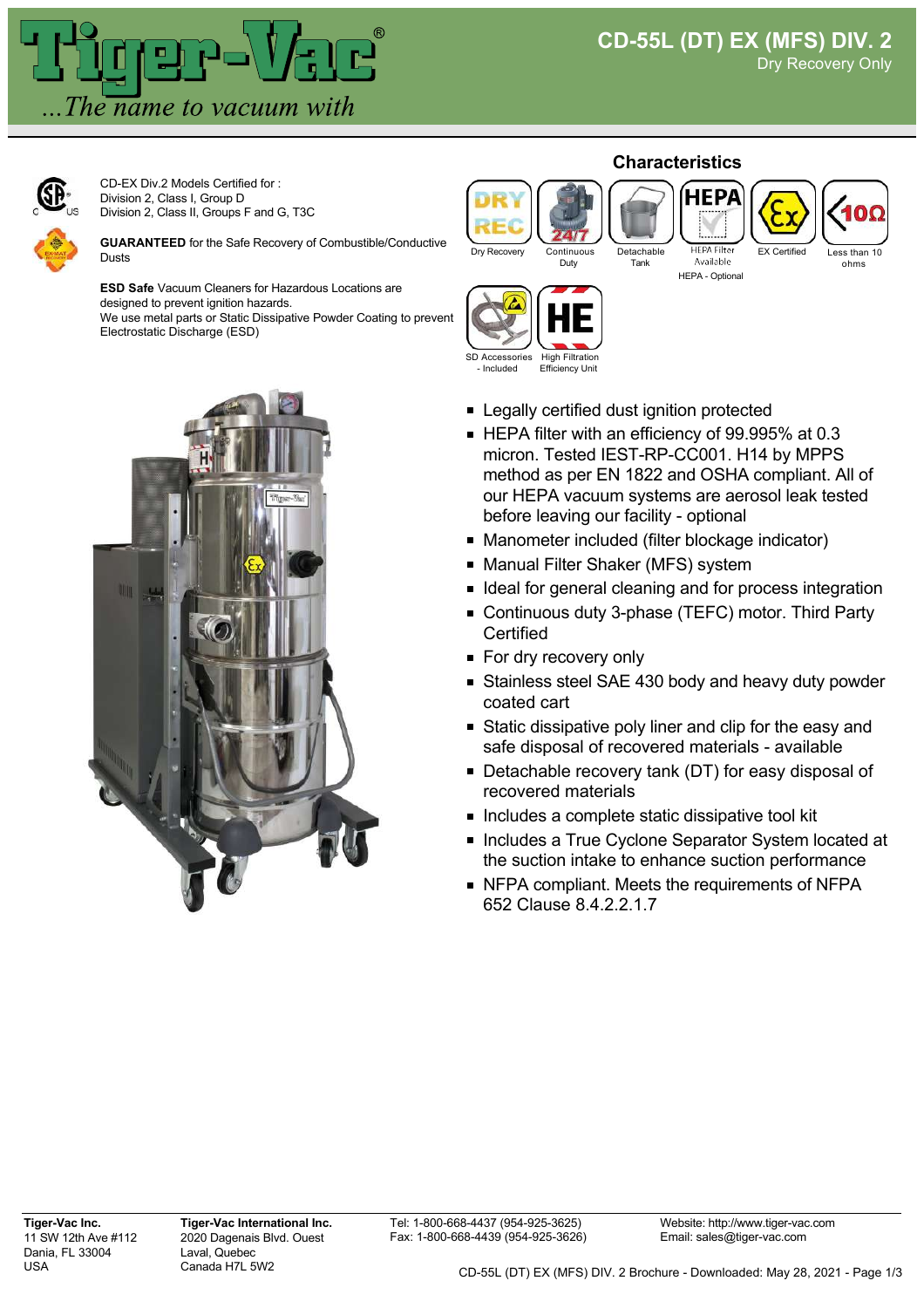## **Specifications**

| <b>CD-55L (DT)</b><br>EX (MFS) DIV.                             | 112542A12                             | 112542A22                            | 112542A52                            | 112544A12                            | 112544A22                             | 112544A52                            |
|-----------------------------------------------------------------|---------------------------------------|--------------------------------------|--------------------------------------|--------------------------------------|---------------------------------------|--------------------------------------|
| <b>Model Name</b>                                               | <b>CD-55L (DT) EX</b><br>(MFS) DIV. 2 | CD-55L (DT) EX<br>(MFS) DIV. 2       | CD-55L (DT) EX<br>(MFS) DIV. 2       | CD-55L (DT) EX<br>(MFS) DIV. 2       | <b>CD-55L (DT) EX</b><br>(MFS) DIV. 2 | CD-55L (DT) EX<br>(MFS) DIV. 2       |
| <b>Type</b><br>(Powerhead)                                      | Electric                              | Electric                             | Electric                             | Electric                             | Electric                              | Electric                             |
| <b>TEFC Motor</b>                                               | Yes                                   | Yes                                  | Yes                                  | Yes                                  | Yes                                   | Yes                                  |
| <b>Voltage</b>                                                  | 460 V                                 | 230 V                                | 575 V                                | 460 V                                | 230 V                                 | 575 V                                |
| <b>Hertz</b>                                                    | 60 Hz                                 | 60 Hz                                | 60 Hz                                | 60 Hz                                | 60 Hz                                 | 60 Hz                                |
| <b>Phase</b>                                                    | Three                                 | Three                                | Three                                | Three                                | Three                                 | Three                                |
| <b>Wattage</b>                                                  | 1480 W                                | 1480 W                               | 1480 W                               | 3700 W                               | 3700 W                                | 3700 W                               |
| <b>Power</b>                                                    | 2 HP                                  | $2$ HP                               | 2HP                                  | 5 HP                                 | 5 HP                                  | 5 HP                                 |
| <b>Amperage</b>                                                 | 2.6A                                  | 5.2A                                 | 2.1A                                 | 6 A                                  | 12 A                                  | 5 A                                  |
| <b>Air Flow</b>                                                 | <b>158 CFM</b>                        | <b>158 CFM</b>                       | <b>158 CFM</b>                       | 225 CFM                              | <b>225 CFM</b>                        | 225 CFM                              |
| <b>Vacuum</b><br><b>Pressure</b>                                | 130 " $H_2$ 0                         | 130 " $H20$                          | 130 " $H20$                          | 155 " $H_2$ 0                        | 155 " $H_2$ 0                         | 155 " $H_2$ 0                        |
| <b>VRV Setting</b>                                              | $80$ " $H20$                          | 80 " H <sub>2</sub> 0                | 80 " H <sub>2</sub> 0                | 100" $H_2$ 0                         | 100 " $H_2$ 0                         | 100 " $H20$                          |
| <b>Sound Level</b>                                              | 72 dB(A)                              | 72 dB(A)                             | 72 dB(A)                             | 72 dB(A)                             | 72 dB(A)                              | 72 dB(A)                             |
| <b>Plug Type</b>                                                | Not Included                          | Not Included                         | Not Included                         | Not Included                         | Not Included                          | Not Included                         |
| <b>Suction Inlet</b>                                            | 2"                                    | 2"                                   | 2"                                   | 2.5"                                 | 2.5"                                  | 2.5"                                 |
| <b>Cart Type</b>                                                | Detachable Tank<br>(DT)               | Detachable Tank<br>(DT)              | Detachable Tank<br>(DT)              | Detachable Tank<br>(DT)              | Detachable Tank<br>(DT)               | Detachable Tank<br>(DT)              |
| <b>Filter Cleaning</b>                                          | <b>Manual Filter</b><br>Shaker (MFS)  | <b>Manual Filter</b><br>Shaker (MFS) | <b>Manual Filter</b><br>Shaker (MFS) | <b>Manual Filter</b><br>Shaker (MFS) | <b>Manual Filter</b><br>Shaker (MFS)  | <b>Manual Filter</b><br>Shaker (MFS) |
| <b>Dry Recovery</b><br>- Tank                                   | 14.5 Gal                              | 14.5 Gal                             | 14.5 Gal                             | 14.5 Gal                             | 14.5 Gal                              | 14.5 Gal                             |
| Length                                                          | 40"                                   | 40"                                  | 40"                                  | 40"                                  | 40"                                   | 40 "                                 |
| <b>Width</b>                                                    | 24"                                   | 24"                                  | 24"                                  | 24 "                                 | 24 "                                  | 24 "                                 |
| <b>Height</b>                                                   | 47"                                   | 47"                                  | 47 "                                 | 47"                                  | 47"                                   | 47 "                                 |
| Weight<br>(Vacuum<br>Only)                                      | 250 lb.                               | 250 lb.                              | 250 lb.                              | 250 lb.                              | 250 lb.                               | 250 lb.                              |
| <b>Cord Length</b>                                              | 50 ft.                                | 50 ft.                               | 50 ft.                               | 50 ft.                               | 50 ft.                                | 50 ft.                               |
| <b>Star Shaped</b><br><b>Main Filter</b><br><b>Surface Area</b> | $9.25$ ft <sup>2</sup>                | $9.25$ ft <sup>2</sup>               | $9.25$ ft <sup>2</sup>               | $9.25 \text{ ft}^2$                  | $9.25$ ft <sup>2</sup>                | $9.25$ ft <sup>2</sup>               |

Please note that specifications are subject to change without notice